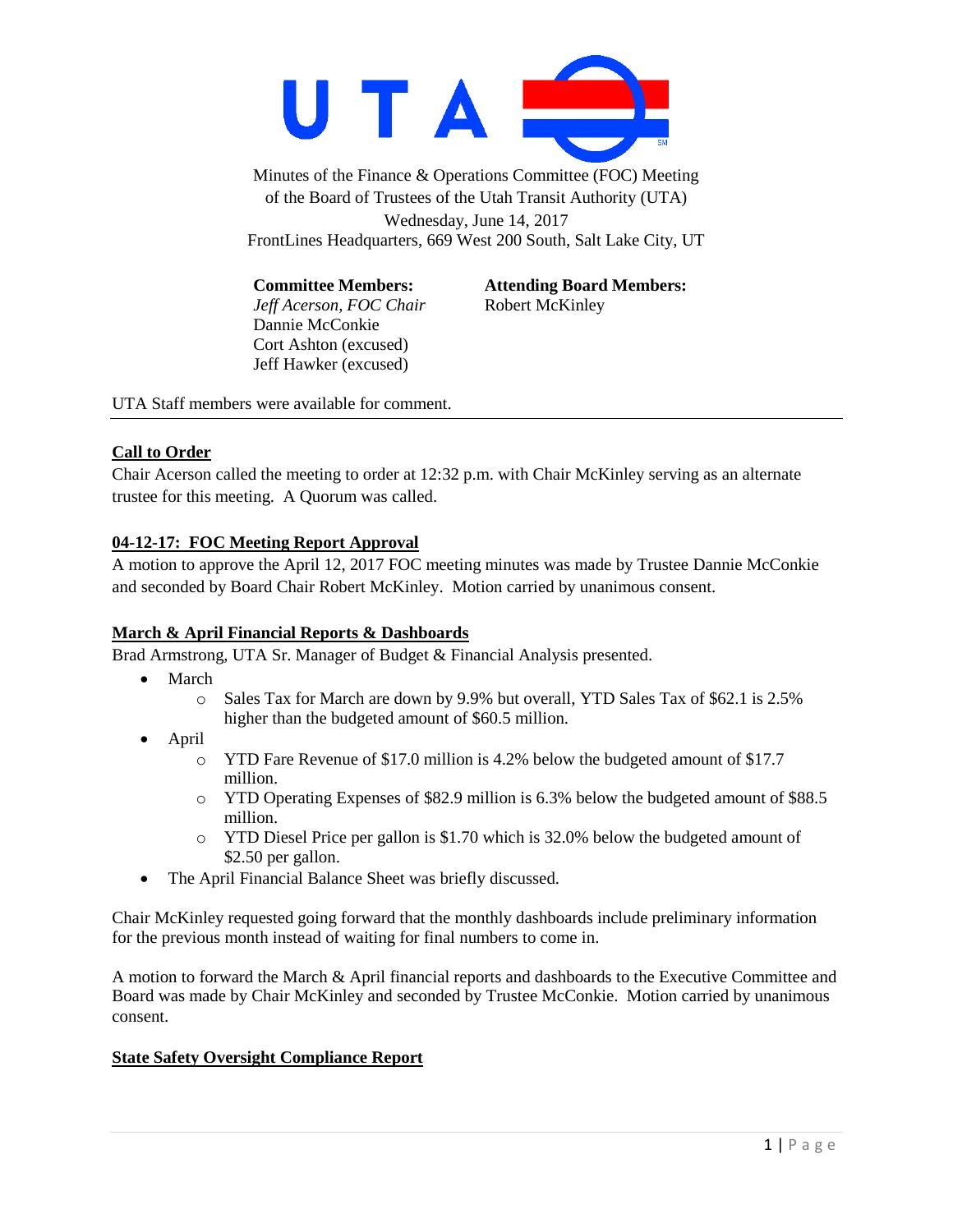David Goeres, UTA Chief Safety, Security, and Technology Officer introduced and turned the time over to Jim Golden, SSO Program Manager from UDOT and Sheldon Shaw, UTA Manager of Safety to present.

- Rail Transit State Safety Oversight Program
	- o UDOT must report at least annually to the UTA Board and the Governor
	- o Required by the Federal Transit Administration (FTA) as of 1995 to provide oversight for system safety, security, and emergency preparedness
	- o States are required to designate a State Safety Oversight Agency (SSOA). In Utah, it is UDOT which covers TRAX and the S-Line systems.
- Key SSO Program Activities
	- o Meet regularly with UTA Safety, Security, Operations, and Maintenance personnel
	- o Conduct required audits and as-needed special studies
	- o Approve annual revisions to UTA Transit Agency Safety Plan, System Security Plan & Emergency Preparedness Plan
	- o Approve UTA's annual internal audit report & CEO certification
	- o Investigate accidents, incidents, hazards
	- o Approve and verify completion of Corrective Action Plans
- Compliance with New SSOA Requirements
	- $\circ$  Moving Ahead for Progress in the 21<sup>st</sup> Century (MAP-21) Act of 2012 had numerous implications for SSOAs and transit agencies
	- o FTA is still in the midst of rulemakings triggered by MAP-21
	- o SSO final rule (49 CFR Part 674) published March 16, 2016
		- Contains slightly modified requirements that UDOT has largely implemented
			- Legal independence
			- Enhanced enforcement authority
			- Accident notification thresholds
			- SSOA training plans
			- Involvement in capital projects beginning with design (i.e. Airport expansion)
		- UDOT must be certified by FTA before April 2019 in order for Utah to keep state-wide transit funding from FTA
		- UDOT expects to apply for certification by fall 2017
- Exerchedeur Key Activities: June  $2016 -$  June  $2017$ 
	- o Annual hours of service audit, August 2016
	- o New SSOA Program Manager, October 2016
	- o Completion of Part 674-oriented UDOT Procedures and Standards, December 2016
	- o Utah Legislature passage of S.B. 182: SSOA enabling legislation with regard to UDOT as the SSOA with rule making authority to enforce state and federal law, signed by Governor in March 2017
		- S.B. 182 also provides the means to use local option transit sales tax to cover the 20% match requirement for federal grants
- Everyone Home Safe Every Day Safety Update
	- o System Risk
		- **Service Area / System** 
			- 7 counties / 140 rail miles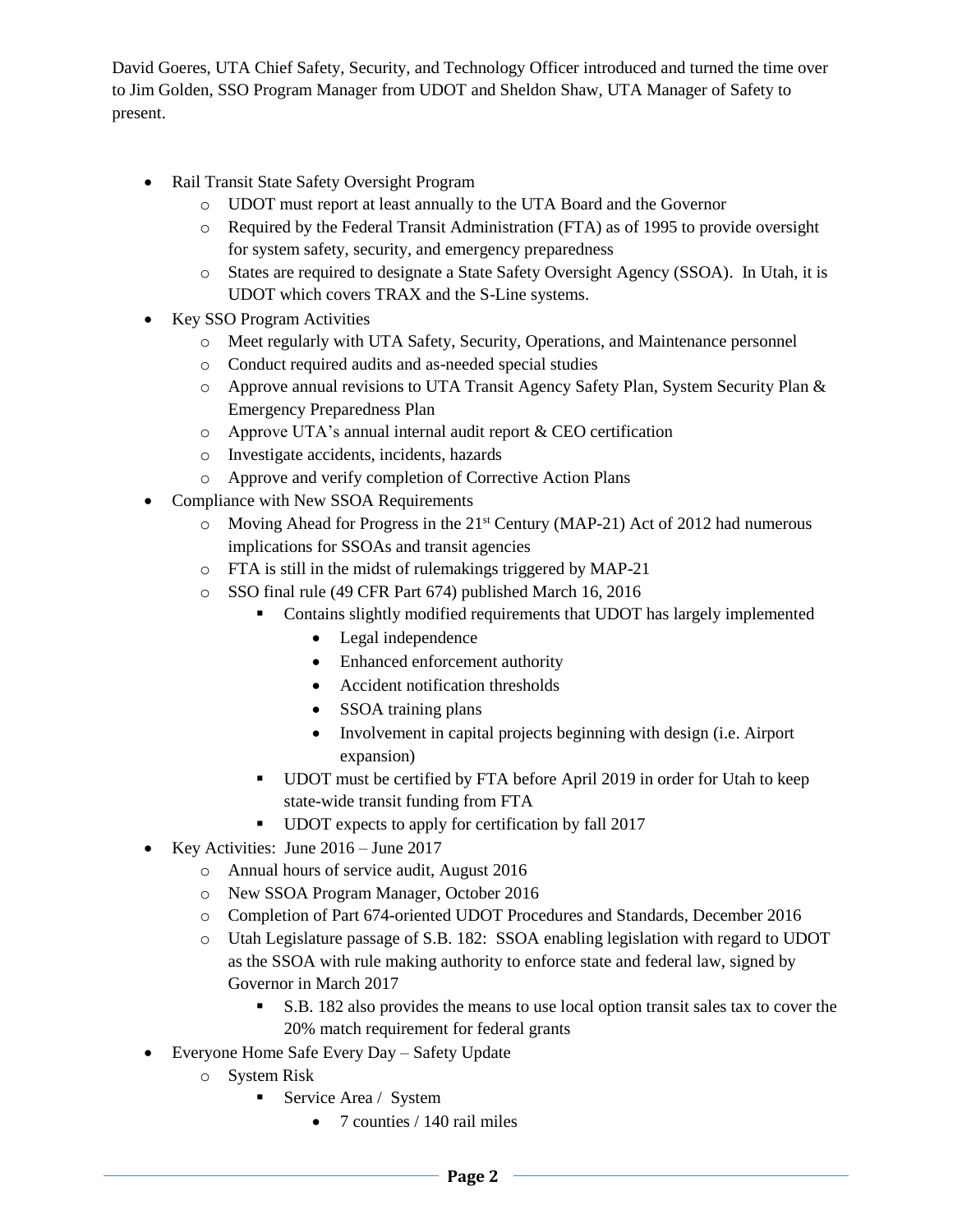- 85 municipalities / 70 rail stations
- Population 3 million / 120 bus routes
- 80% along the Wasatch Front / 6,500 bus stops
- Annual ridership 46 million  $/ 160$  grade crossings
- $\bullet$  2,400 employees
- All transportation modes have risk, but transit is inherently safer than all other modes – except flying.
	- Motorcycle deaths per 1 billion passenger miles is 212.57
	- Car deaths is 7.28
	- Rail, Transit Rail, and Bus deaths are below 0.44
	- Flying deals are 0.07
- o Lagging indicators (things that have already happened)
	- Various 12 month rolling average charts were displayed to show where UTA stands on its safety goals. In some areas UTA is doing really well, and on others there's room for improvement.
- o Leading indicators (things that haven't happened yet)
	- Safety's focus is on leading indicators, and mitigating hazards before they become incidents or accidents. Some of what they do is:
		- Safety inspections and committee meetings (one per facility per month)
		- Rules checks  $(2)$  / Verifications  $(1)$
		- AEG's completed within 30 days
		- System time  $(16 \text{ hours})$  / Interviews  $(20)$
	- Outreach efforts in 2016 on TRAX, FrontRunner and Bus
		- 79 Safety Committees
		- 210 Inspections and Reviews
		- 472 Hazards Mitigated
		- 503 Rides / Observations
		- 1,546 Interviews completed
	- Leading Indicators Engineer
		- Before and after pictures were displayed of pedestrian crossings that were modified to mitigate an incident at King Street in Layton.
		- Leading Indicators Educate
			- Safety Blitzes
			- Driver's License Manual Update
			- Local Media
			- Operation Lifesaver Coordination
			- Safety Management System (SMS)
	- Leading Indicators Enforce
		- Additional policing
		- Use of close call reporting forms by operators
		- A map showing the top broken gate locations was displayed. This helps officers know where to increase enforcement.
- o Other Things We Do
	- Emergency Operation "Iron Horse" Ogden June 28-29
	- Emergency Operation "Hell on Wheels" SLC Aug 8-9
	- Newly Opened Emergency Operation s Center (EOC)
	- Newly Upgraded Transit Communication Center (TCC)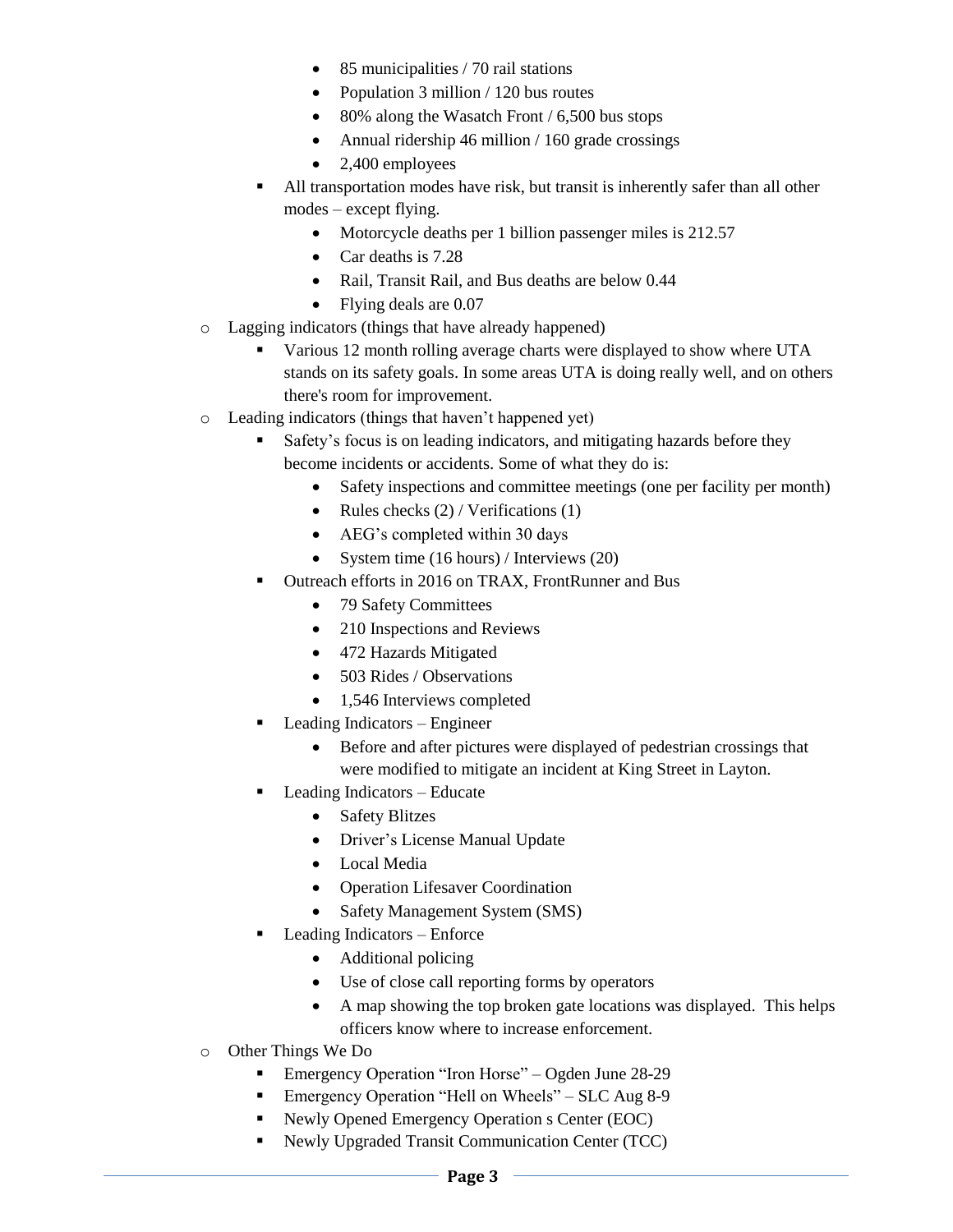- Transit Security Grant (\$182k) from TSA for "See Something Say Something" campaign
- Video Security Cameras  $-1,200$  Fixed; 2,000 on vehicles
- Drug and Alcohol Testing In compliance with FRA/FTA regulations
- o Transit Police
	- Call volume increased from 6,917 in 2015 to 9,320 in 2016 due to expanding the transit system and having more riders.
	- Officer initiated contacts also increased from 14,973 in 2015 to 16,918 in 2016.

## **Investment Policy Review**

Richard Swenson, UTA Financial Services Manager and Deputy Treasurer presented.

- The Finance & Operations Committee (FOC) performs an annual review of UTA's Corporate Policy, No. 3.1.4 on Investments. Since its last review in 2016, there have been no changes made to the policy so no changes are recommended at this time.
- UTA's investments are logged into the Clearwater software program which shows what type of investments UTA has whether or not we're out of compliance.
- Each quarter, investment reports are presented to the FOC.

# **Operations Planning (Bus/Rail) Presentation**

Todd Provost, UTA Vice President of Operations, Capital, & Assets presented.

- The planning team uses careful and responsible management over resources by planning a quality service and providing people with mobility options.
- Why do we plan? Planning ensures that we provide our customers and stakeholders with the most efficient and effective service in an effort to avoid chaos.
- How do we carefully and responsibly manage?
	- o Teams work 365 days a year to improve service. Service runs 362 days a year.
	- o Consistently review the service in an effort to increase efficiency
	- o Determine the most efficient distribution of limited resources
	- o Build the service
	- o Cost the service
	- o Set trip schedules
	- o Evaluate the effectiveness of proposed service
	- o Blocking
	- o Run cutting
	- o As they are building the work they have to keep in mind:
		- Operator working conditions and work composition
		- **•** Vehicle availability
		- Union contract rules
		- Staffing, operator work and vacation bidding
		- Rail team ensures compliance with hours of service and utilizes FAID (Fatigue Analysis) to ensure safe work
	- $\circ$  If the team doesn't do its work properly, it can impact budget and pay hour efficiency, reliability, maintenance and equipment availability.
- $\bullet$  Special event planning = 85% of our service days to do so the following takes place:
	- o Maintain event calendars
	- o CAT participation
	- o Participate in Salt Lake Event Committee
	- o FRA coordination (requires 7 day notice)